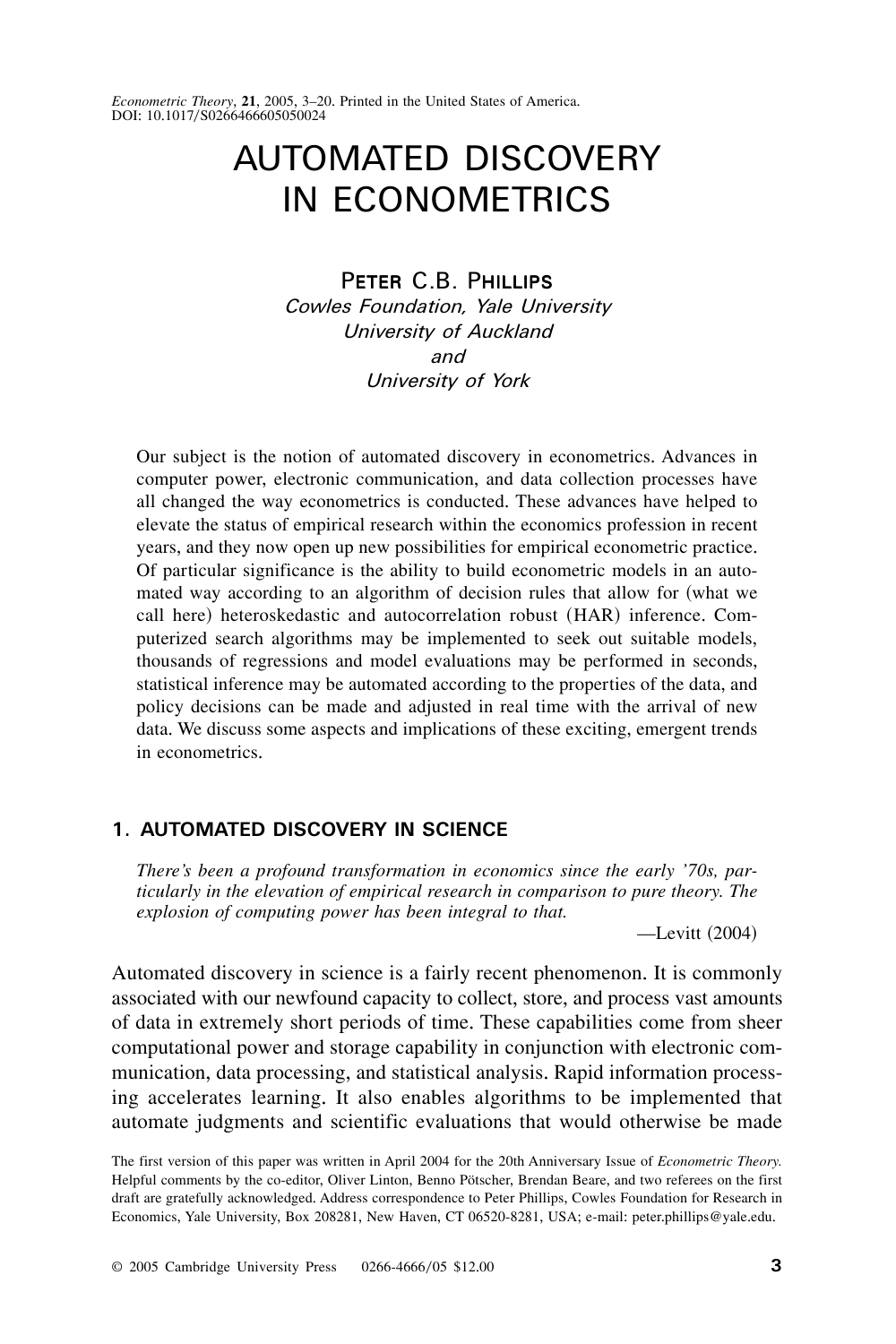by human participants. The upshot is that empirical and experimental research can now be conducted in an automated fashion with much more limited human involvement than in the past.

Fast processing capability of this type is important in many areas of science and engineering. Familiar examples occur in medical diagnostic imaging, the processing of particle collision data in experimental physics, and the engineering of space guidance systems. In spacecraft guidance, for instance, rapid data processing is needed to capitalize on the short window of opportunity that exists for the firing of rocket engines to maneuver a space vehicle into a safe landing trajectory. Notwithstanding extensive planning and preparatory analyses, critical final calculations must be performed in real time prior to engine ignition, and these involve rapidly processing the current coordinates, velocity, and trajectory of the space vehicle. A related example is the use of unmanned robotic vehicles such as the Mars exploration rovers. These machines are programmed to function as "geologists," analyzing rocks and soil in their environment in an automated way that does the work of human scientists and makes new scientific discoveries.

Another example in a different field is the use of automated virus detection software to search for and discover new computer viruses. If antivirus software is to be effective in the face of mass proliferation of viruses, new viruses must be recognized quickly and incorporated into virus definition files so that they are accessible to users for updating virus definitions on individual machines. Popular antivirus programs automate such processes. For instance, the engine behind Norton AntiVirus is SARA (Symantec Antivirus Research Automation). This fully automated antivirus computer system provides ongoing screening of Internet files and virus analysis; it implements virus definitions and performs file disinfection and then adds digital cures to the virus definitions so that they are ready for updating. Likewise, live updating of virus definitions on individual PCs is now implementable in an automated way, just as service packs and security patches may be downloaded automatically to update operating system software files. Information technology security systems at major institutions now screen thousands of incoming messages and attachments a minute for viruses and automatically reset file suffixes to protect users from innocently opening attachments and releasing viruses and worms. Even with such automated monitoring and protection mechanisms in place, great damage is still being inflicted by the rising number of virus, worm, and spyware attacks.

In a related fashion, the processing capacity of modern computers makes it possible to subject vast amounts of data to statistical analysis with little or no human intervention. Automated regression and statistical search algorithms can often be completed within seconds of the arrival of new data+ This means that policy decisions such as portfolio investment allocations can be made and adjusted on the fly in real time using such analysis, just as a craft is maneuvered in space by remote control once its latest coordinates and trajectory are processed.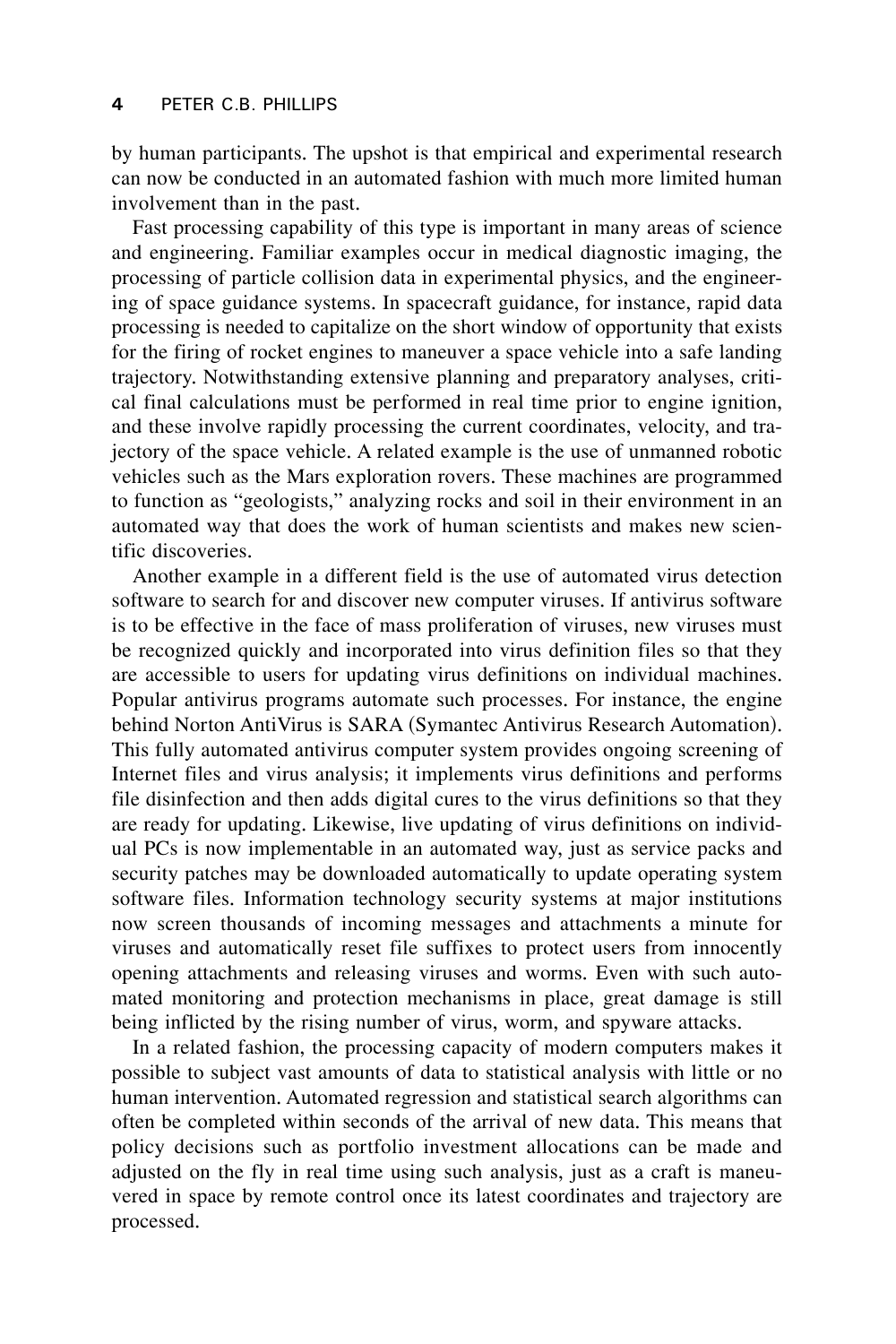Glymour (2004) identifies these modern computer-led developments in science as bearing the hallmarks of a scientific revolution. In Glymour's view, this revolution breaks the long-standing tradition, often associated with Popper  $(1959, 1963)$ , of a steady sequential progression of advance and falsification in science:

The change is from the textbook scientific paradigm in which one or a very few hypotheses are entertained and tested by a very few experiments, to a framework in which algorithms take in data and use it to search over many hypotheses, as experimental procedures simultaneously establish not one but many relationships.

These changes, which have been affecting many different areas of scientific work in the last decade, are now beginning to be felt in econometrics.

### **2. AUTOMATION IN ECONOMETRIC MODELING**

Methodological and software advances in econometrics in recent years have made the idea of automated modeling a practical reality in many applied econometric problems. Some of these methods are already in use in financial econometric analysis (Pesaran and Timmermann, 1995, 2000, 2005), in macroeconometrics (Hendry and Krolzig, 2001, 2002), and in ex ante econometric forecasting and policy analysis (Phillips, 1992, 1995a, 1995b; Schiff and Phillips,  $2000$ ).

These methods use various model determination procedures in a largely automated fashion to model and predict single and multiple time series. Work on large multidimensional panels  $(Bai$  and  $Ng$ , 2001) is also ongoing and can be used in a mechanical way to search for a small number of reference variables that suitably capture the variation in the larger set. Methods of this type have been used in dynamic factor modeling and forecasting exercises (Stock and Watson, 1999). Related work has been under way in the systems engineering literature for a decade or more on subspace algorithms for estimation, prediction, and model selection in large linear dynamic systems (Bauer, 2004). This work has recently been extended to allow for unit roots and cointegration (Bauer and Wagner,  $2002$ ,  $2003$ ) and is surveyed by Bauer  $(2005)$  in the present issue. Algorithms have also been developed for analyzing causal structure among variables by computing conditional independence relations in what are called Bayes net diagrams (cf. Pearl, 2000). These graph-theoretic approaches are discussed and used in Swanson and Granger  $(1997)$  and in Hoover  $(2005)$  in this issue. In addition to this work, there appears to be scope for using genetic programming algorithms (like those utilized in computer science and optimization theory) to find suitable functional forms in empirical work and thereby assist the model building process. These procedures work by a constructive process of combining elementary mathematical operations through tree structures and mutations to develop more complex functions and are capable of identifying unusual func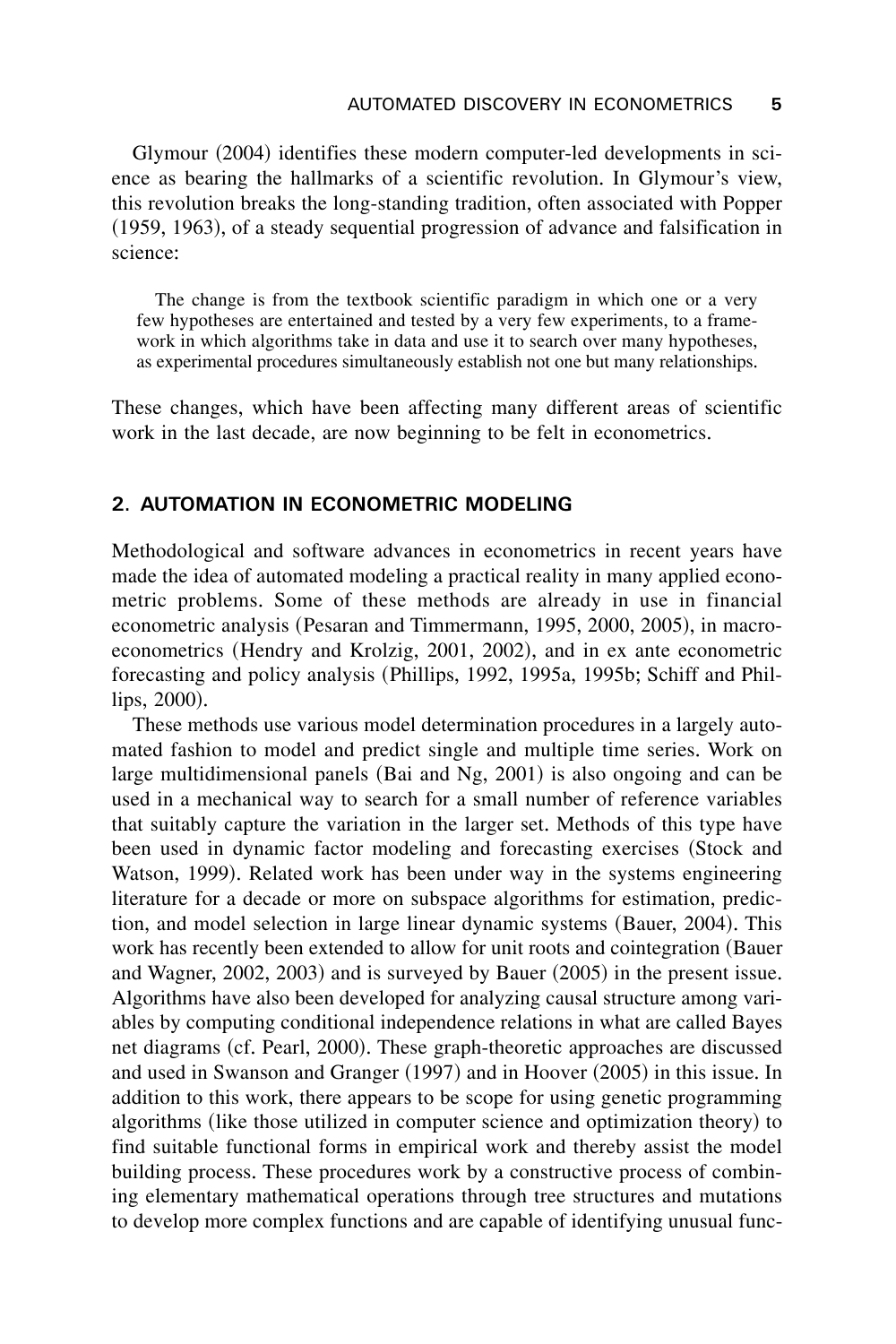tional forms. Some econometric examples are given in Kaboudan (2000) and Milev  $(2004).$ 

Just as financial analysts hunt out market opportunities for investment, it is easy for empirical modelers to use modern computing power and tailored software to search systematically over models for ones with apparently superior performance. Statistical testing as in general to specific modeling algorithms  $(e.g., Hoover and Perez, 1999; Hendry, 1995; Hendry and Krolzig, 1999, 2001,$  $2002$ ) or direct model selection methods (Phillips, 1996) may be used in this process. The practice is steadily becoming widespread in econometrics. Even in what now seem routine exercises such as unit root or cointegration testing, important decisions on lag length parameter settings and variable inclusion need to be made. These decisions often influence the results of inference, and so it is reasonable to integrate such decisions into the overall process of finding a suitable model specification rather than to isolate them and treat them separately. Bayesian thinking, of course, tends to encourage coherent model evaluation along such lines. Bayes methods also provide a natural mechanism for smoothing over uncertainties by model averaging and forecast combination, both of which are becoming more common in applied work+ Such procedures may, of course, be implemented over subsets of models corresponding to those that are found a posteriori to be most likely.

Model determination exercises of this type inevitably generate some controversy, Particularly since Leamer (1978), there has been ongoing discussion of the validity of specification searches in econometrics and the effect of data mining on inference. In the present issue, this controversy is reflected in the contributions of Hansen (2005), Hoover (2005), Leeb and Pötscher (2005), Paruolo  $(2005)$ , and Perez-Amaral, Gallo, and White  $(2005)$  and in the dialogue of Granger and Hendry  $(2005)$ .

In another recent contribution to this literature, White (2000) examined datasnooping exercises and gave statistical criteria that facilitate the assessment of a chosen model from such a search against certain benchmarks. A central difficulty in this assessment arises from the need to allow for the cross-model statistical dependence that arises from reuse of the same data across models+ The complication bears some similarity to the type of dependence that can arise in cross-section or panel modeling where there is cross-section error dependence but no natural ordering of the data and therefore no natural concepts of weak and strong dependence. A further complication is that practical data snooping typically involves hunting for a model that works well, not just comparing a fixed number of models and locating the "best" one. In other words, a specification search is often called off only when a seemingly adequate model specification is found. This means that the number of models examined is itself data dependent and the endogeneity needs to be accounted for in the statistical analysis.

Recent empirical work by Sala-i-Martin (1997) exemplifies this phenomenon, where literally millions of regressions were run in a hunt for significant explanations of economic growth. At a more subtle level, these data-snooping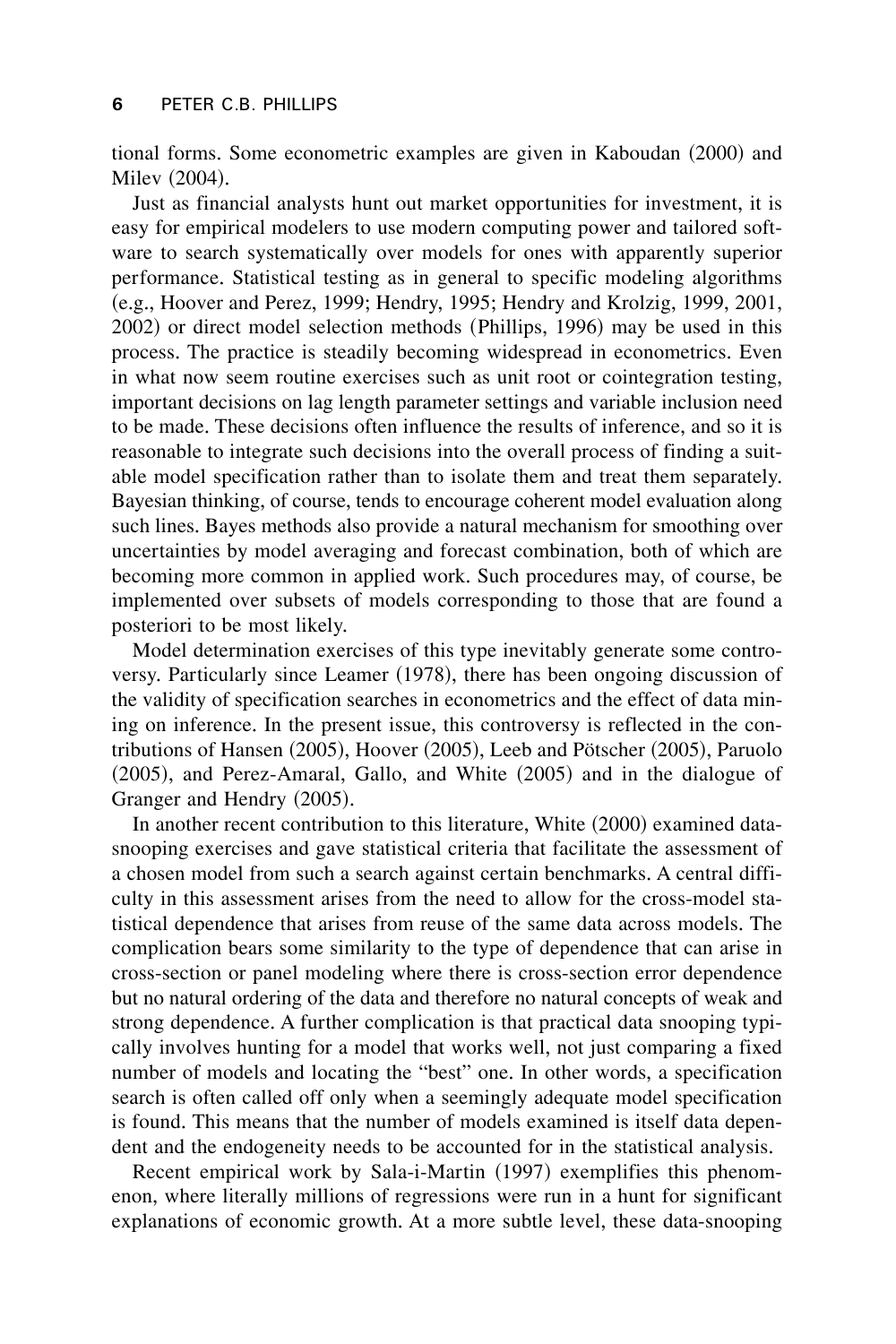effects operate across research communities and over time. New empirical work regularly builds on past studies, and however careful individual practitioners may be in the implementation of their methods, data-snooping effects operate in the aggregate across researchers. Practical econometric work seems to be moving inexorably in this general direction, and the subject is ripe for theoretical study.

A further issue that complicates matters is the effect that model selection has on subsequent estimation. As discussed in work by Pötscher (1991) and Kabaila  $(1995)$ , the use of model selection  $(e.g., in lag length determination)$  can have a big effect on the distributions of econometric estimators, tests, confidence regions, and prediction intervals. Some related research on the finite sample distribution of post-model-selection estimators in the normal linear regression model is given in Leeb and Pötscher (2003a). More recently, Leeb and Pötscher  $(2003b)$  have established an impossibility theorem, revealing that model selection searches set up an obstacle that prevents uniformly consistent estimation of the distribution of subsequent estimators+ These results are discussed and extended in Leeb and Pötscher's  $(2005)$  contribution to the present issue. This work has deep significance for applications, revealing an important limitation of what can be accomplished in estimation when uncertainty about model specification requires the use of model selection.

This research follows in the tradition of an earlier literature on pretest estimation  $(e.g., Judge and Bock, 1978)$ . That literature was guided by a similar concern about the effects of prelimary specification tests on estimation. Careful analysis of this problem in linear regression analysis showed that pretest (of linear restrictions) estimators were inferior in terms of risk to ordinary least squares regression over an infinite range of the parameter space, although they could be far superior in neighborhoods where the restrictions were approximately correct. Further, carefully designed biased estimators (such as Steinrule, positive part, and Bayes estimators) were capable of uniformly reducing risk and producing nontrivial gains in multivariate contexts provided risk averaging across dimension was permitted.

Important though these contributions were, their direct impact on applied econometric work has been minor. One reason is that although prescriptions were available for point estimation, guidelines for hypothesis testing and interval estimation have proved much more difficult. Another is that extension of these results to more realistic models than linear regression with fixed regressors has also been an obstacle. In short, this interesting research agenda complicated inference even in simple linear models, did not appear to generalize in a simple manner, and did not produce simple algorithms for inference. On the other hand, its indirect impact gave increasing recognition to the role of pretesting in modeling and showed that empirical workers need clear guidance from theorists about desirable procedures and general rules to follow in applied work that will validate or robustify inference in the face of sequential data analysis. Attention to these issues is ongoing, and some relevant recent work, for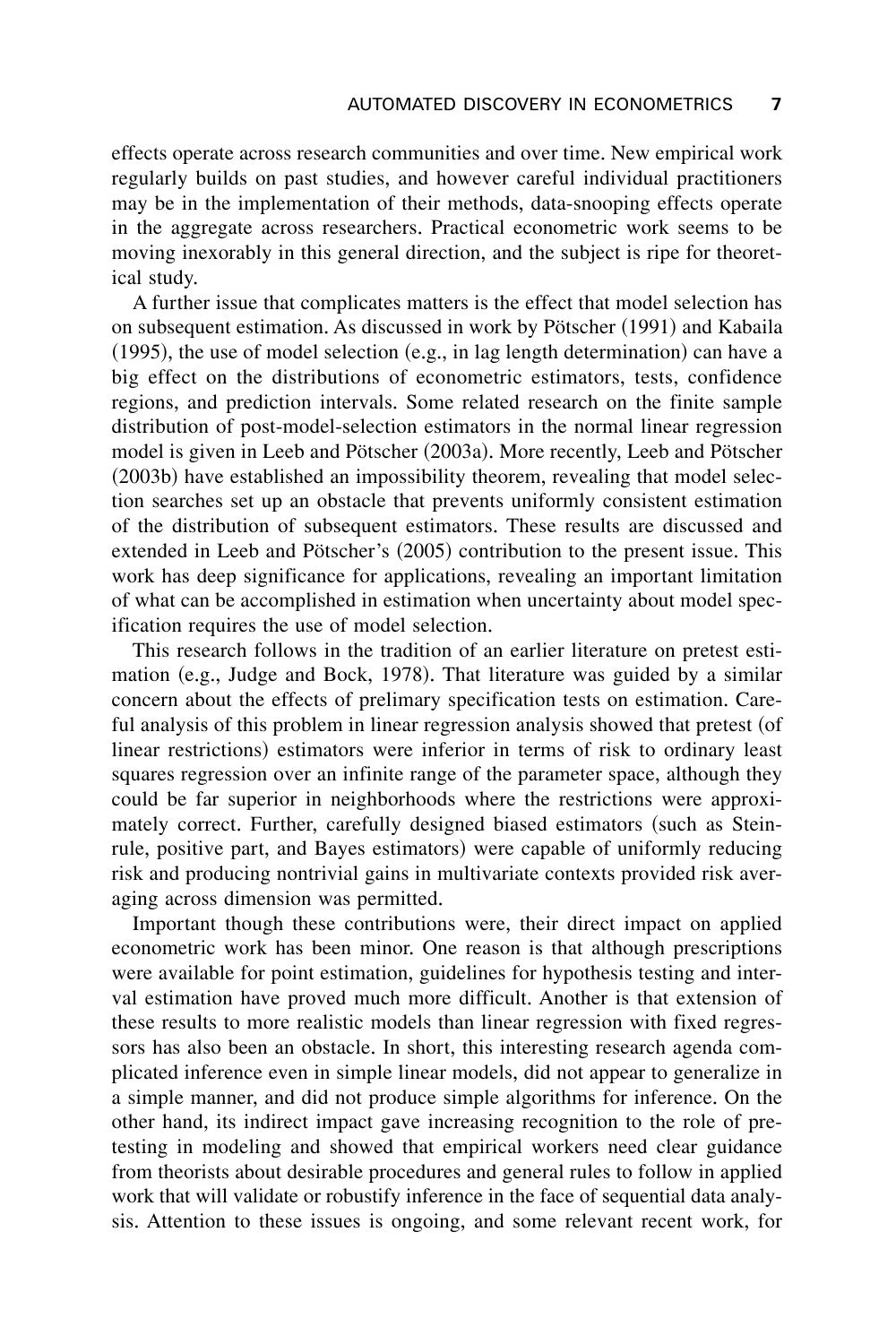instance, examines the harm of pretesting and its effects on forecasting (Danilov and Magnus, 2004a, 2004b). None of this research has, or will, put least squares out of business+ But it has increased awareness of some of the implications of preliminary specification search on inference.

My own practical experience in the field of automated modeling relates primarily to the use of automation in building models for ex ante macroeconometric forecasting. I started out in this field in the early 1990s, keen to apply some automated model determination methods that I had developed in joint work with Ploberger (1994, 1996). These techniques were well suited to finding models in the reduced rank regression class and error correction model class for practical uses such as economic forecasting (Phillips, 1995a, 1995b), policy analysis, and impulse response analysis (Phillips, 1998a), the latter subject to conventional issues like shock identification. In such problems, many seemingly innocuous but often practically important decisions are made in building models, such as trend degree specification, intercept inclusion or exclusion, the timing of any structural breaks, and lag length selection. In conventional econometric work, such decisions are commonly made, possibly as part of some group of overall specification tests, prior to further analysis that may involve testing for reduced rank and cointegration or the presence of certain causal patterns in the data. In real time ex ante forecasting, decisions on the details of model specification can (and arguably should) be made jointly, for example, by model selection methods, albeit with some consequential effects on subsequent inference as discussed in the last paragraph. It is also possible to weight models according to posterior probabilities and combine them to produce weighted forecasts. In implementation, these model determination exercises take only a few seconds to perform on modern computing equipment, although computing time rapidly increases with the size of the system and with the number of evaluations performed. Hundreds of multivariate regressions are well within the shorttime-frame capability (less than five minutes, say) of present equipment, including laptops, and once they have been conducted a final model can be selected on some criterion such as penalized or predictive likelihood. Alternatively, the methods can produce a weighted average of several models based on their posterior probability+ All of these decisions can be built into the software algorithm so that users need only specify the variables to be included and, if they wish, insist on certain restrictions, such as specific cointegrating relations involving certain variables.

The development time that went into programming this work ran into months. But, in large part this was a onetime fixed investment. Once the system software was set up, forecasts could be obtained from large multiequation systems in a matter of seconds, with hundreds of regressions and model evaluations  $(including unit root and cointegration tests) automatically conducted in this time.$ Practical experience soon revealed that the forecasting performance of such automated methods was frequently very competitive with that of labor intensive modeling methods, sometimes where entire research teams were involved in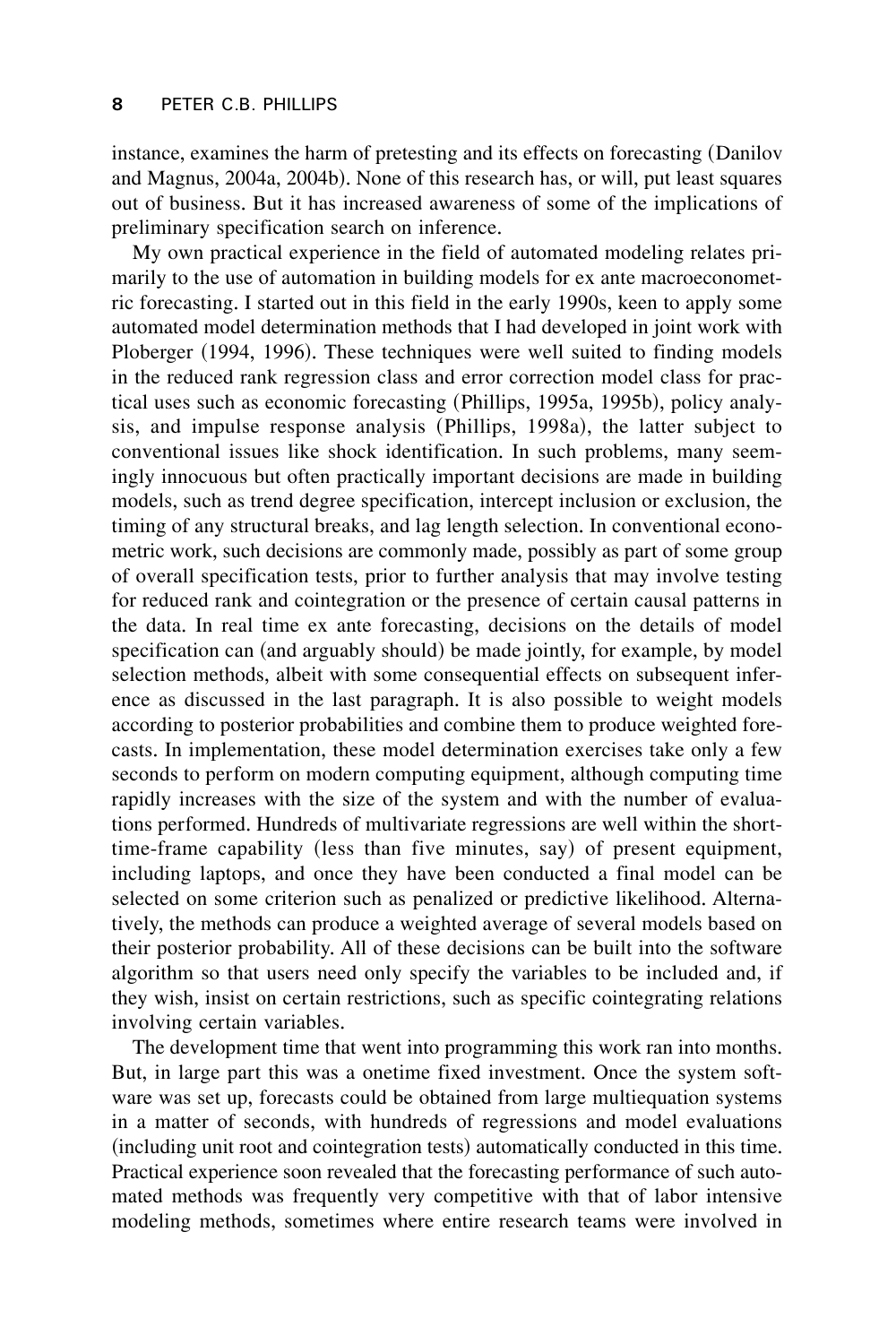building and maintaining models. Some examples and comparisons of this type for the New Zealand economy are given in Schiff and Phillips (2000). In forecasting U.S. gross domestic product and inflation up to 12 quarters ahead for four years from 1995 to 1998, my findings (Phillips, 1998b) were that automated use of multivariate error correction model methods (with built-in automated selection of intercepts, trends, and lag length) did as well as seasoned macroeconometric forecasters on the level playing field of ex ante economic forecasting+

These comparisons do not necessarily devalue the contribution of more labor intensive methods. Considerations of which variables to include, the quality of the data, and the relevant ideas from economic theory and past empirical studies will always be matters for direct human involvement. Dealing with data revisions and series updating also requires manual intervention. But the comparisons do point to the reality that is now upon us—that much of the applied work that used to take weeks or even months to complete can now be done in a matter of a few seconds or minutes by automated procedures. Moreover, these procedures have the great advantage that they can be mounted on the Web for online use by anyone on a  $24/7$  basis, much as the simple graphical display of exchange rate and stock price data is now routinely available at financial sites on the Web. Some discussion of these possibilities is given in Phillips  $(2003)$ . Examples of the use of these methods in practice online are now available at the Web site http://www.covec.co.nz/predicta/. Interactive elements have not been activated on this site for security reasons. Browser interaction, uploading, and open ports all increase Web site and server vulnerabilities. These threats must be faced as we progress in the development of online econometric technology, and the implementation of effective defense barriers becomes a vital part of any such installation, as indeed it is in network operations more generally because of the rising tide of malware on the Internet.

A great advantage of online automated econometrics is that it can make available econometric methods to a wide audience in our communities. Businesspeople, politicians, journalists, educators, and economic commentators may use these online econometric tools to forecast variables that are of interest to them and to conduct some elementary policy analyses. Newsroom interviews and national level economics discussion can be enlivened by showing the data and producing forecasts online as the discussion proceeds. Policy analyses can be computed that map out the trajectories of key economic indicators under different assumptions about forthcoming Central Bank interest rate decisions and government taxation policy or even external economic shocks+ As methods become more sophisticated it will become possible to program automated facilities so that they are flexible enough to match user needs in decision making. For example, it is possible to allow users to select loss functions that they deem most relevant to the application at hand in evaluating results such as inflation and unemployment forecasts. Such real time econometric analysis adds quantitative information to the discussion of economic issues, and it can be compelling in clarifying differences in the projected outcomes of various economic policies.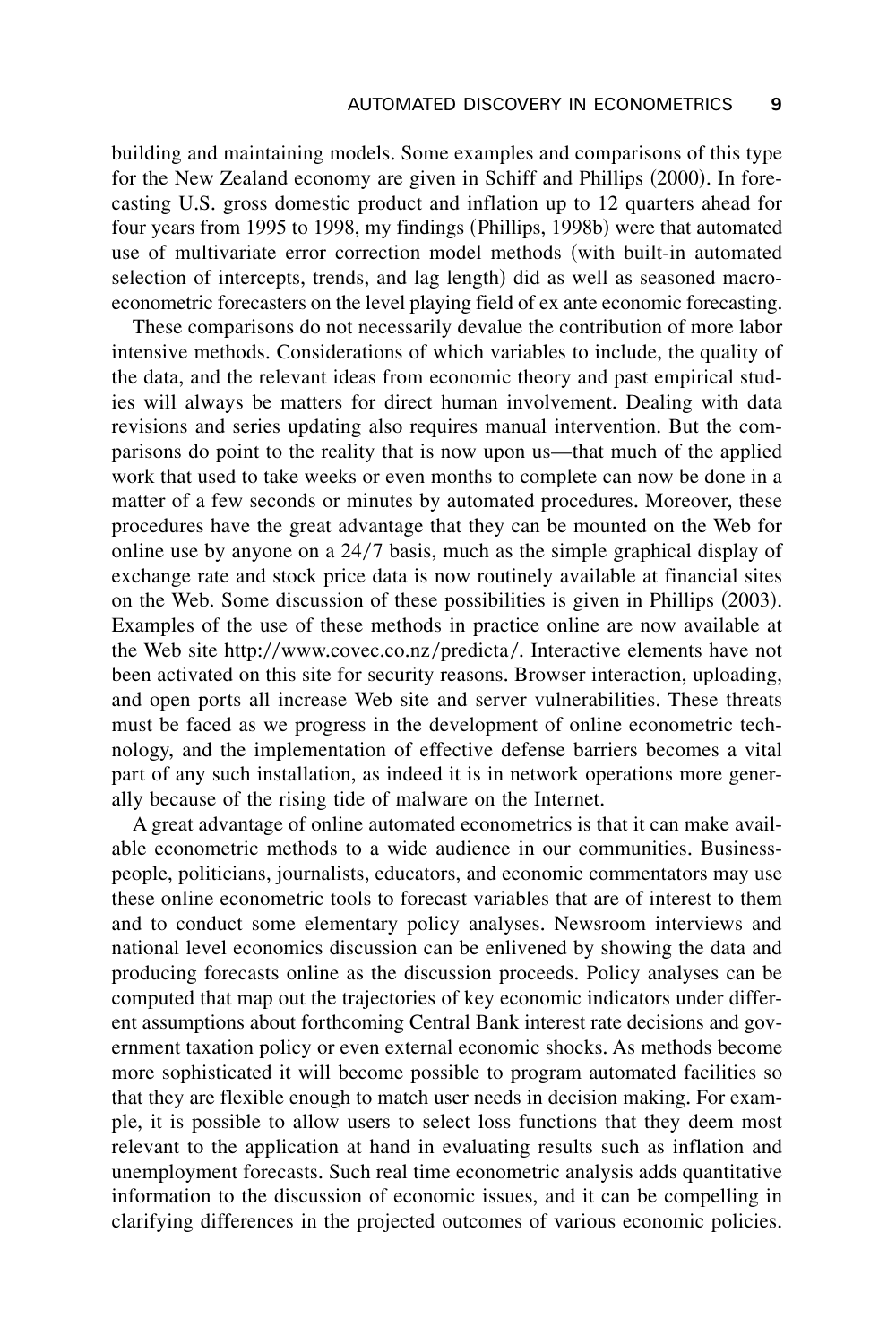#### **10** PETER C.B. PHILLIPS

When utilized in such a way, econometric data analysis can be of immediate and transparent benefit to society. Basic data analysis is now becoming familiar to a wider public through televised weather and sports commentary. The value added is particularly apparent in the television coverage of sports events, where statistical data from past events are combined with ongoing data analysis of the current event to provide more informative television coverage. In live tennis broadcasting, for example, data are collected on each point as the match proceeds regarding such things as placement of service, number of shots in the rally, number of winners, number of forehand/backhand errors, and so on. These data are analyzed as the match continues, and the results are reported in the ongoing commentary and in onscreen visual data displays, showing such statistical information as each player's service location up to the present moment in the match. Viewers themselves may then evaluate the data, in addition to listening to the analysis by commentators. Ongoing match data of this type can be combined with past data about earlier matches by the competitors to highlight similarities and differences and to support real time match projections/ predictions being made by the commentators. In the past, television coverage relied on human memory to bring these elements into match coverage. Nowadays, sports databases and ongoing statistical data analysis are available to commentators to enrich coverage in a more detailed, rigorous, and visually engaging manner+

If televised economic commentary and data analysis end up proceeding along similar lines to championship tennis match coverage the resulting public exposure of econometric methods will have its share of drawbacks in addition to benefits. Indeed, we may well expect commercial and media usage of econometrics to bring the subject, like it has meteorology, some notoriety by publicly revealing its limitations when it fails badly. But failures form part of the overall picture and need to be acknowledged. The methods of econometrics are developed to be used, and ongoing changes in computerization and automation make these methods eminently more usable. So it is both desirable and inevitable that econometrics will become more widely used and available in society+ The societal effects of these changes in the practical side of econometrics may end up being a further manifestation of the scientific revolution to which Glymour  $(2004)$  has so aptly drawn attention.

### **3. ROBUSTIFICATION AND HETEROSKEDASTIC AND AUTOCORRELATION ROBUST INFERENCE**

Empirical investigators in economics face many hard realities. One inescapable reality is that the models used in empirical work are inevitably wrong. Even if an empirical model were thought to be correctly specified ab initio, a relevant policy intervention would typically disturb the empirical relationship. As Goodhart (1975) aptly noted, "any observed statistical regularity will tend to collapse once pressure is placed upon it for control purposes." Goodhart's law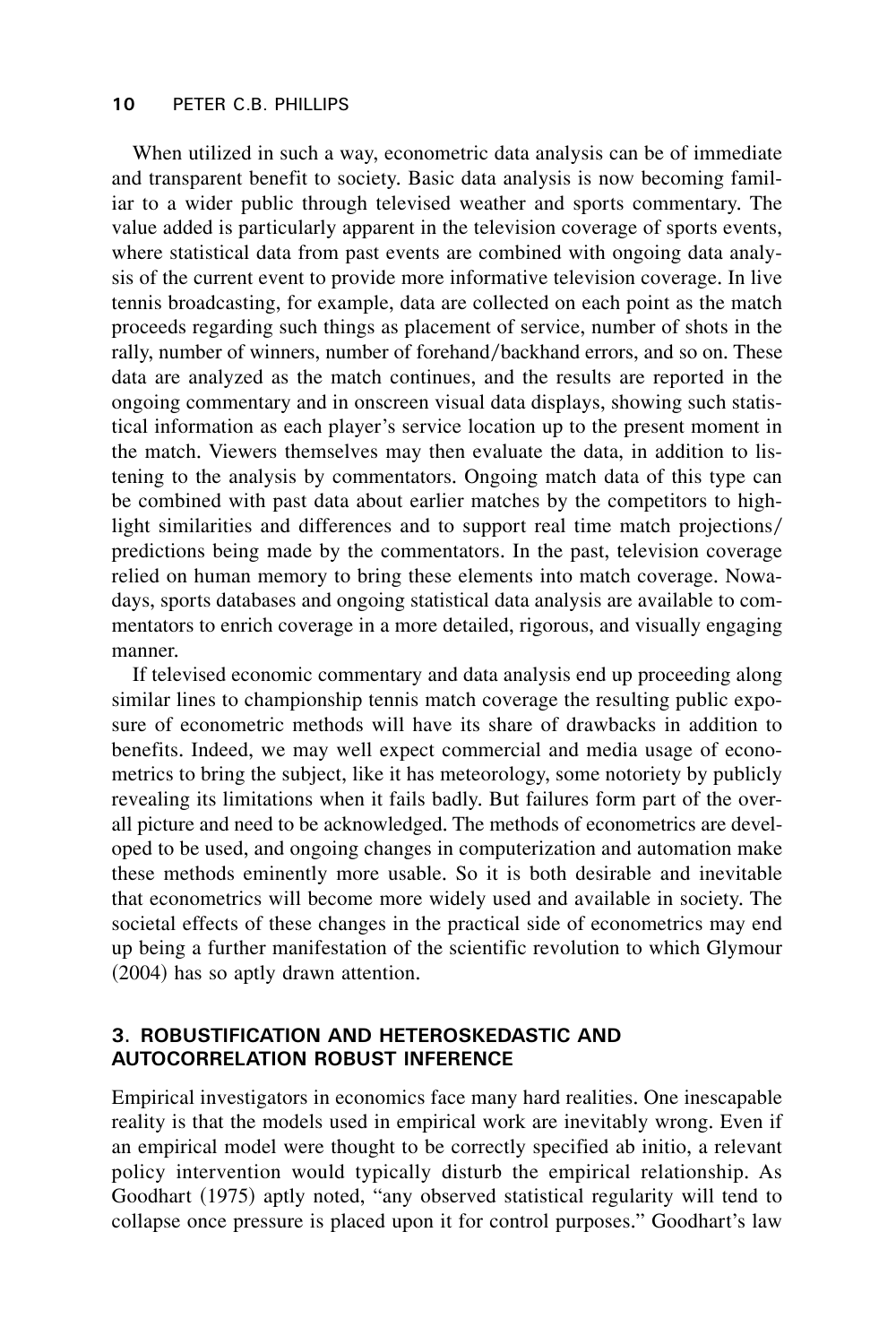(as this is now called) and the closely related Lucas  $(1976)$  critique (for a discussion of their differences, see Chrystal and Mizen, 2001), and also their many antecedents in the history of econometric thought (as discussed in detail by Hendry and Morgan, 1995), emphasize that in the world of economic activity the observed system and its apparent statistical regularities are not invariant to policy actions (or rules) and other interventions by authorities. This line of thinking has placed a premium on finding autonomous economic relations or economic laws that stem from "deep" theories about the behavior of economic agents.

In practice, of course, all empirical models can only provide simplified representations of economic systems. Simple behavioral models, as Milton Friedman once said, lead to powerful predictions, the permanent income hypothesis being a prominent example. Simplicity comes at the price of reduced realism, so we often prefer to think of the models we use in economics as being sophisticatedly simple (cf. Zellner, Keuzenkamp, and McAleer, 2001; Zellner, 2004). Sophisticated simplicity seeks to buy more realism in a model by marrying "kernels of economic truth" from economic theorizing about primitive behavior with stylized empirical facts that are known to accord, at least in a general way, with observation+ But even very sophisticated models rely on some premises that are unwarranted, and practical empirical models are, as we all know, nothing more than approximations+

In acceptance of the reality that practical models are approximations, econometric methods have been devised to accommodate some generality in the maintained hypothesis+ One approach is to impose only weak requirements on a model's supplemental components. For instance, the regression errors may be taken to be stationary or weakly dependent and mildly heterogeneous; or the time series being studied may be assumed to be rather general integrated or fractionally integrated processes. Part of the appeal of the unit root/cointegration revolution has surely been the very general form of the models with which these methods can deal.

Such general maintained hypotheses are sometimes adequate to justify or validate inference. However, reality suggests that even these general hypotheses are wrong—stochastic trends do not always fall in the class of integrated processes, and error terms may have some nonstationary elements that are not easily modeled. Ultimately, whatever empirical model we write down, no matter how general it is, is still likely to be misspecified.

The econometric challenge before the empiricist is to find and justify a particular model as a suitable lens for viewing the data, making inferences, producing forecasts, and analyzing policy. Several issues present themselves in this process. One is the problem of hunting for an appropriate model specification. Some aspects of the search process of "finding" a suitable model and automated mechanisms for doing so were discussed earlier. A second issue is robustification.

In recognition of the fact that empirical models are misspecified in an unknown way, it is now commonplace to attempt to robustify inference. Regression residuals inherit the effects of specification errors in a model, and robust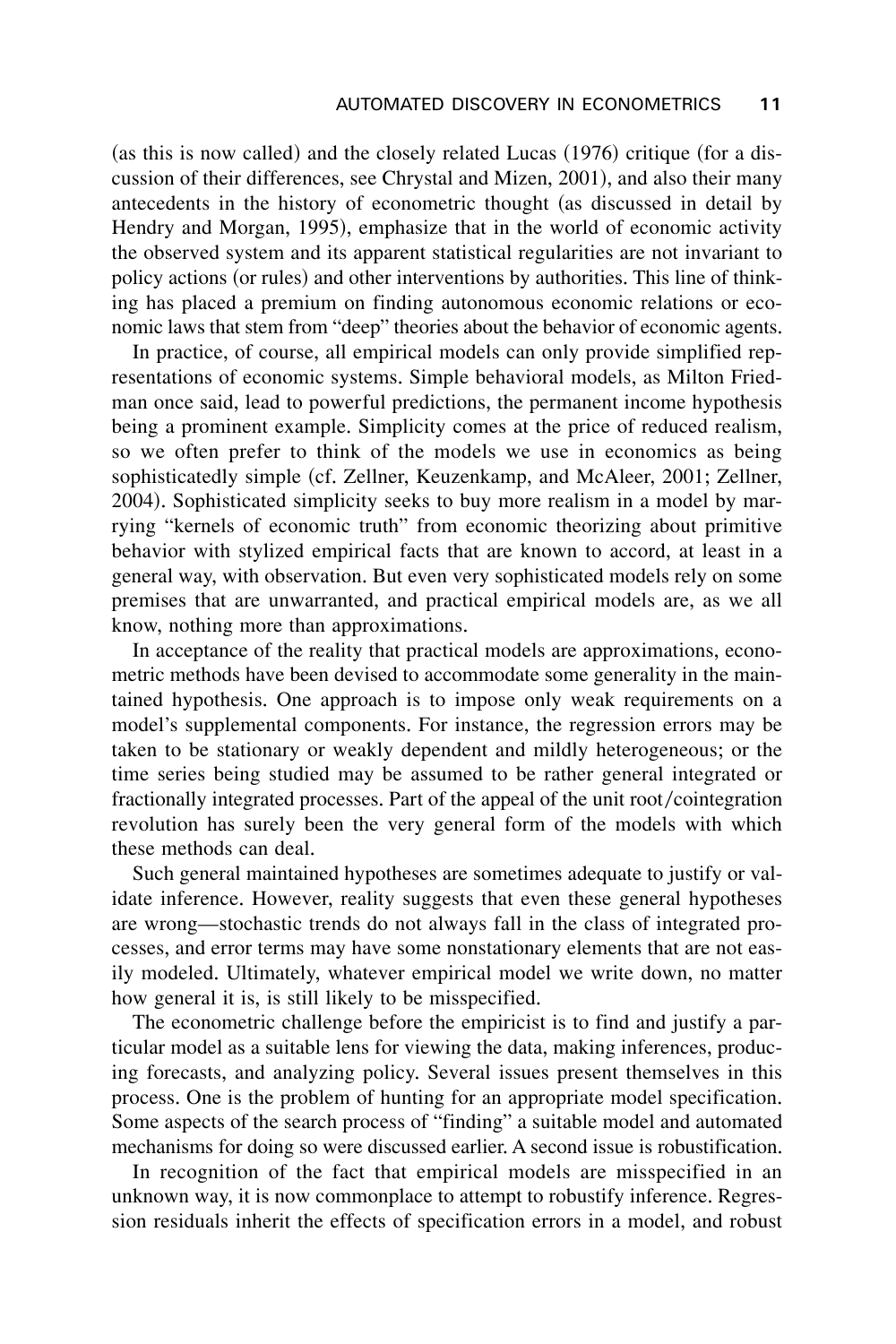methods of inference use procedures that insulate the estimated standard errors of the regression coefficients from the effects of certain types of model misspecification. The most common procedures utilize consistent covariance matrix estimates that adapt for heteroskedasticity and autocorrelation of unknown form in the errors. These so-called HAC estimates are appealing because they lead to asymptotic tests involving convenient standard normal and chi-squared distributions that remain valid for a wide class of equation errors with weak (short memory) temporal dependence and heterogeneity. Because of their appealing asymptotic properties and their computational convenience, HAC estimates are now in widespread use in empirical work. Some suggestions have also been made to extend their validity to situations where there are unknown forms of cross-section dependence in panel data studies (Driscoll and Kraay, 1998).

HAC estimates are typically formulated using conventional kernel smoothing techniques (for an overview, see Den Haan and Levin, 1997), although different approaches such as wavelets (Hong, 2001; Lee and Hong, 2001; Duchesne, 2003) may also be used. A new approach that involves automated regression on a trend basis is explored in the paper by the author  $(2005)$  in the present issue. HAC estimates may also be extended to accommodate long memory dependence, as shown in Peter Robinson's  $(2005)$  paper in the present issue. The asymptotic theory justifying the use of HAC procedures in econometrics has generally closely followed earlier work in statistical theory on the asymptotic properties of kernel estimates of the spectrum. However, particular features of the data may sometimes prevent the immediate use of conventional asymptotic theory. One example is the presence of unbalanced data sets, which commonly appear in applied econometric work and which are considered by Linton (2005) in the present issue.

Consistent HAC estimation provides asymptotic, not finite sample, robustness in econometric testing. Although the generality that HAC estimation lends to inference is appealing, our enthusiasm for such procedures needs to be tempered by knowledge that finite sample performance can be very unsatisfactory. Distortions in test size and low power in testing are both very real problems that need to be acknowledged in empirical work and on which further theoretical work is needed. The situation is particularly acute when there is strong autocorrelation in the data. In such cases the spectrum is peaked at the origin, and kernel-based HAC estimates typically underestimate the peak. This tends to produce confidence intervals that are too narrow and liberal-biased tests. Wavelet methods appear to do better in such cases (Lee and Hong, 2001). Some discussion of the failings of conventional approaches to HAC estimation are contained in recent work by Kiefer, Vogelsang, and Bunzel (2000). Sul, Phillips, and Choi (2003) provide some further recent evidence on this matter and show that the common use of prefiltering and recoloring in HAC estimation is also not a cure-all and can produce additional bias problems (especially when the data are demeaned or detrended) and even test inconsistency, as in Kwiatkowski, Phillips, Schmidt, and Shin [KPSS] testing for stationarity (Lee, 1996).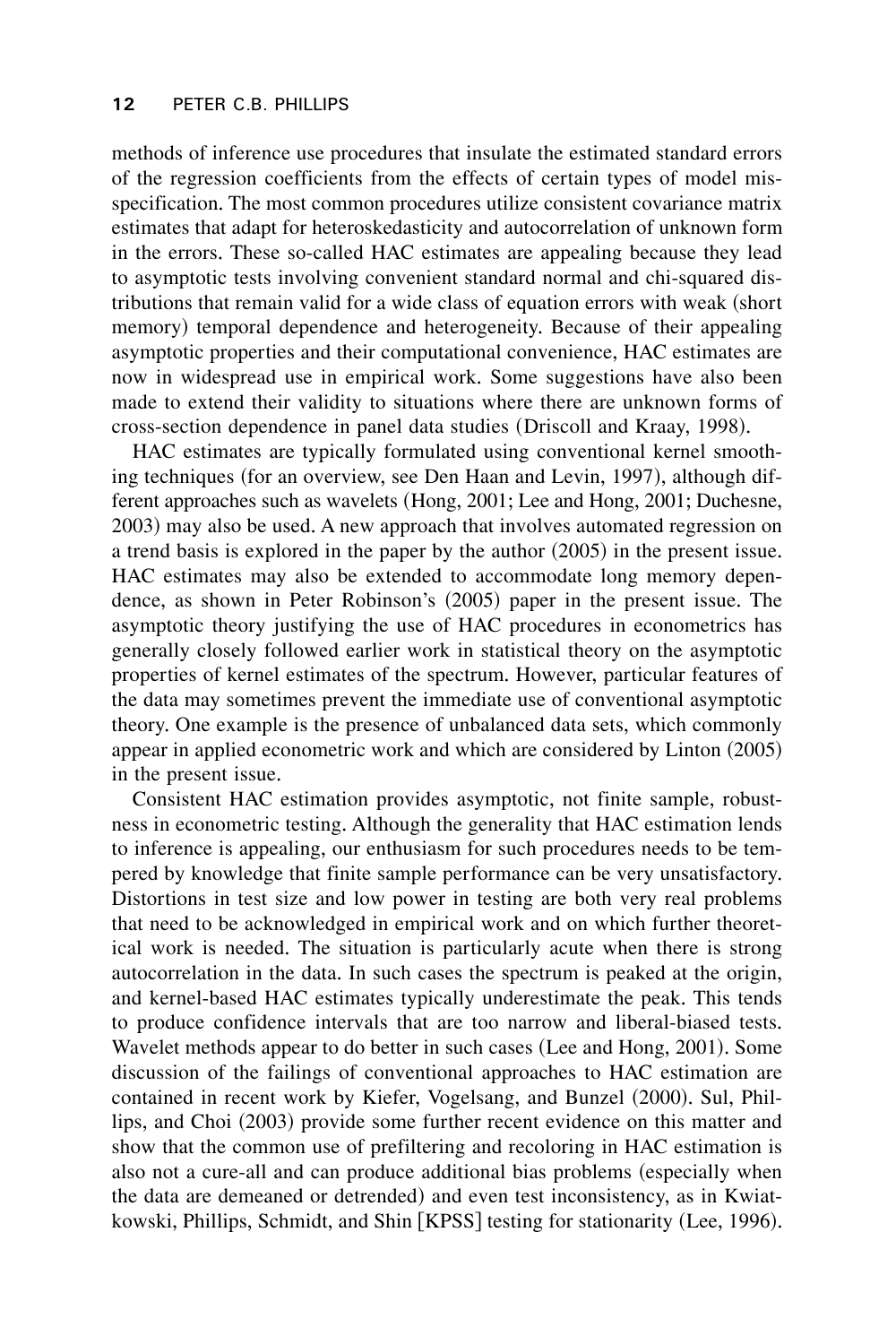Robustification of inference is achieved whenever the test statistic is asymptotically pivotal under a general maintained hypothesis for the regression components. For this to be so, it is not necessary to use consistent HAC estimates. It has been known for some time, for instance, that any procedure that scales out the effects of the nuisance parameters in the test statistics will work. Kiefer, Vogelsang, and Bunzel (2000) gave an important recent demonstration when they suggested the use of untruncated, inconsistent kernel estimates in testing+ In such cases, the limit theory of the resulting test statistics is no longer as convenient as the standard normal or chi-squared but it is free of nuisance parameters. The fact that the limit theory of tests that use inconsistent estimates is nonstandard seems to play an interesting role in improving the size properties of the resulting tests, essentially because it preserves the finite sample randomness of the denominator in *t*- and *F*-ratios in the limit, unlike conventional asymptotic chi-squared tests. The test statistic ends up being closer to its limit distribution by an order of magnitude in the asymptotic sense than that of tests using consistent HAC estimators (Jansson, 2004). Although such tests typically have better size than those that use HAC estimators, there is also a clear and compensating reduction in power. Work on finding procedures that improve size properties while retaining power in robust econometric testing is a challenge that is presently ongoing. Some recent efforts in this direction include Jansson (2004), Phillips, Sun, and Jin (2003a, 2003b), and Kiefer and Vogelsang  $(2002a, 2002b)$ . These robust inferential techniques may be grouped together with conventional HAC procedures as having the same general goals. The term *heteroskedastic and autocorrelation robust* (HAR) methods can be used to describe them collectively.

The HAR approach seeks to robustify inference in a way that accommodates departures from the model but keeps statistical behavior within the realm of some maintained set of general hypotheses about the processes being observed. The maintained hypothesis may be as general as some form of weak or strong dependence with controlled heterogeneity in the component errors or some encompassing class of stochastic trends. This standpoint seems both flexible and reasonable, and it underpins the HAR approach. But there is another position one can take that justifies this approach.

In particular, one can productively debate whether the formal structure of probabilistic models ever allows for a true data generating process (DGP). Such a debate may appear to belong solely to the philosophical realm of econometric methodology and have little connection with practical methods. Yet the issue touches a fundamental nerve center in econometric modeling and affects the interpretation of the statistical methods used in econometrics. Some dimensions of this complex subject have been thoughtfully addressed in recent studies by Keuzenkamp  $(2000)$  and Cartwright  $(1999)$ .

As we look more carefully at the data and as the number and nature of the observations of economic activity change, it appears inevitable that the mechanism of economic data generation changes. This is not just a matter of the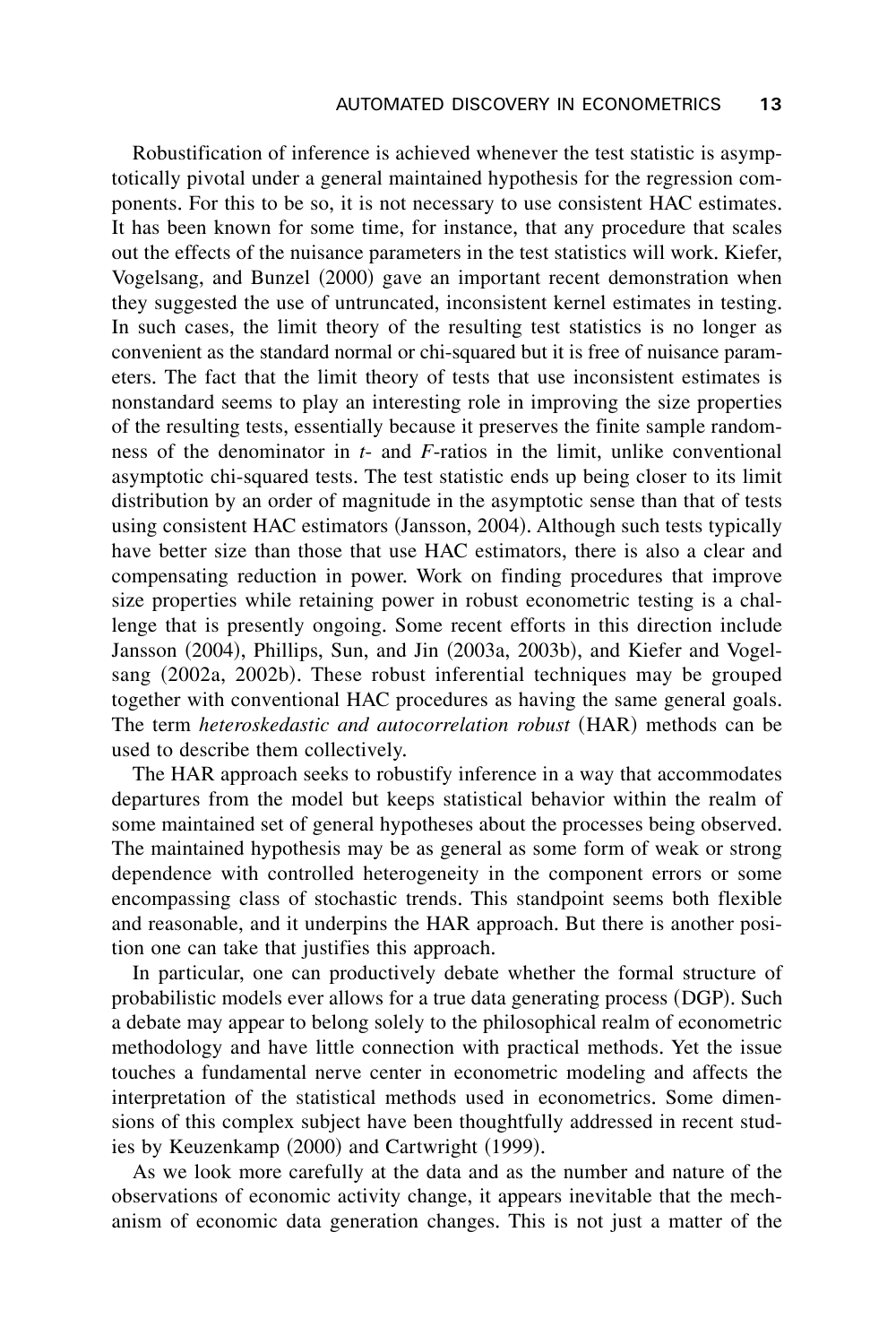mechanism itself evolving over time, a phenomenon that all too frequently does happen as economic institutions and policy goals change  $(cf. Goodhart's law)$ but is also a consequence of the fact that the underlying probabilistic framework is inevitably too underdeveloped to reflect fully the factors involved in the determination of the observed data.

To illustrate, we take an example from modern financial econometrics. In this field, it is now popular to model frequently observed processes such as financial asset prices in terms of a continuous stochastic process. Yet further inspection and the collection of ultra high-frequency data reveal that the data themselves are related to the method of observation, just as in quantum physics the measurements may affect the observations. As we look carefully at intraday financial data, for instance, we find that the observed process depends on specific features of the marketplace and that this market microstructure plays a role in every observed data point. Microstructure itself tells a new empirical story that relates to events on a wider probability space, such as the placing of orders to buy and sell, time limits on orders, conditional orders, regulation of the trading day, and so forth. Such events, which reflect the decisions of many different market participants, the procedural rules of brokers and traders, and also the institutional regulations of the marketplace (which have historically evolved partly in response to past random shocks), all end up figuring as part of the DGP. Proper consideration of these events would require the probability space itself to be augmented, in combination with an extension of the modeling apparatus to accommodate all that has been identified in the wider empirical story+ Clearly, this process can be continued almost indefinitely, at which point the great omega in the probability space  $(\Omega, \mathcal{F}, P)$  is itself seen to be inadequate to the task and we have to admit that there is no "true" DGP in a probabilistic sense. Against such a background, models that are now popular in financial econometrics such as scalar diffusion equations and affine multifactor models can only be viewed as crude empirical approximations. The same can, of course, be said of empirical econometric models in other applied areas.

In short, the approximate nature of probabilistic models is endemic in economics. But if there is no truth, then what is meant by empirical discovery? In writing his classic textbook, Malinvaud  $(1966)$  characterized the aim of econometrics to be "the empirical determination of economic laws." One way of interpreting this description, while admitting the fact that misspecification is endemic, is to say that econometrics is simply concerned with the discovery of empirical relationships. Within these relationships, some underlying economic law (such as the law of one price) may reside as a "kernel of truth" and may even be represented in a mathematically precise form as a "primitive DGP" without ever requiring that this be a complete underlying true DGP. In effect, the maintained hypothesis relating to the residual and other unobserved components in the model is always more complex than the hypotheses we can use to describe it in probabilistic terms. In the context of such a view, econometric practice that seeks generality wherever possible while allowing for specificity where it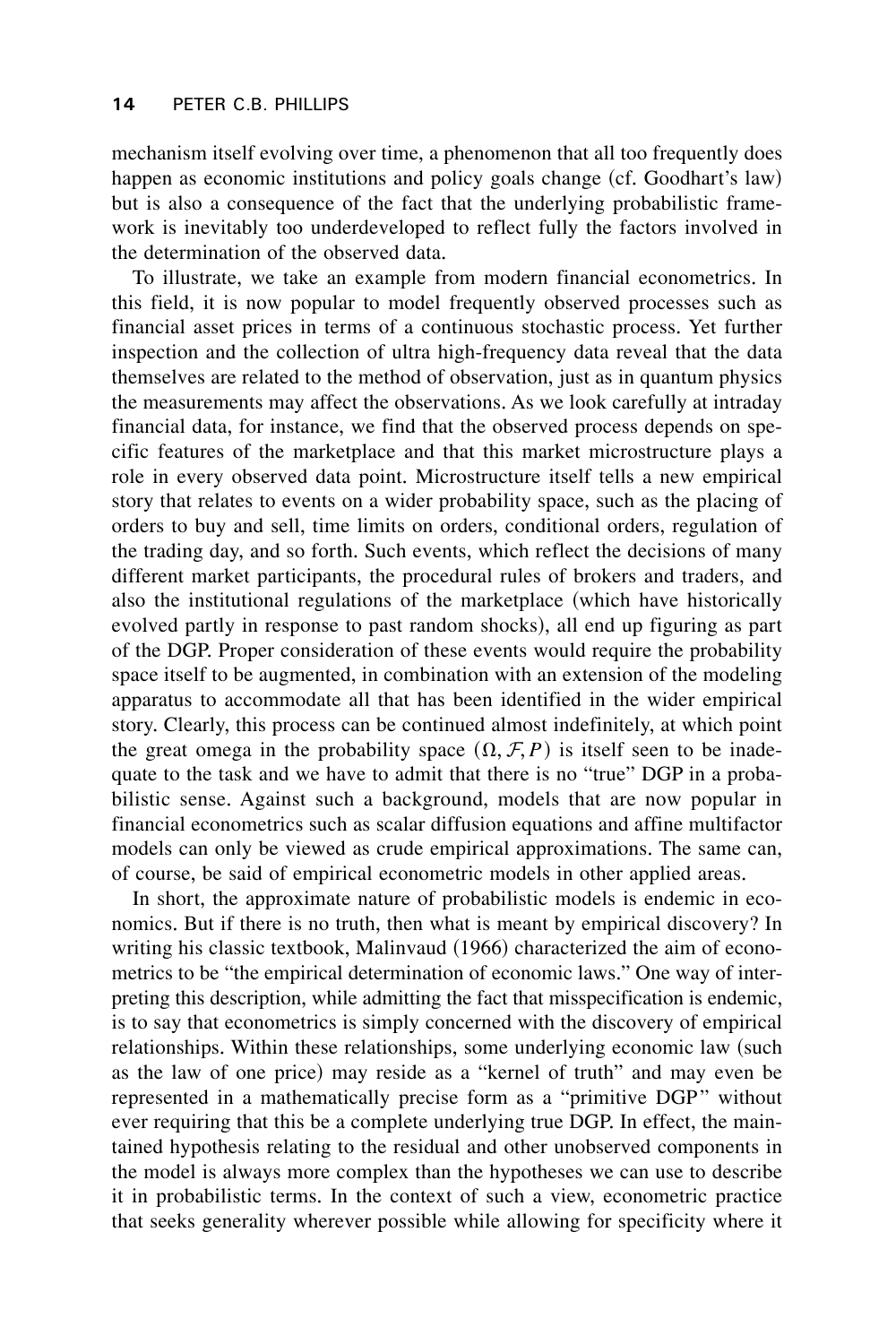connects most closely to economic ideas seems most desirable. This sounds like (and indeed it is) a strong argument for the use of semiparametric methods in econometrics and, in part, explains the growing popularity of these methods. Automated inference involving HAR procedures precisely fall within this ambit. Also included are methods that allow directly for the parameter space of a conventional model such as a vector autoregression to be infinite dimensional, as in Kuersteiner's  $(2005)$  contribution to this Colloquium.

Suppose we characterize some phenomenon that is to be explained (such as the temporal dependence or nonstationarity of economic time series) in terms only of the local behavioral characteristics of those series (such as the way their spectra behave locally in the vicinity of the origin—what we call local long-run behavior). Further, we may build into this characterization the possibility that certain of the series have comparable and related local long-run behavior, thereby incorporating some economic ideas (such as purchasing power parity) into the primitive DGP. Then, without attempting to prescribe a complete DGP for the data, we may seek empirical confirmation of the characteristics we have modeled purely in terms of the local behavior. Although we may not have built a complete stochastic model to study the data in their entirety, we can at least attempt to confirm the validity or usefulness of certain underlying economic ideas by doing some local empirical analysis.

One reason for the widespread empirical econometric interest in unit roots and cointegration is that in their general semiparametric form these concepts fit well into the framework of ideas relating to local behavior (Phillips, 1991a, 1991b). The same is true of modern work involving fractional processes  $(e.g.,$ Robinson, 1995; Kim and Phillips, 1999; Robinson and Hualde, 2003; Phillips and Shimotsu, 2004). Correspondingly, a literature that provides semiparametric approaches to the study of unit roots, cointegration, and fractional integration has emerged to meet the needs of practitioners and is becoming popular in applied work. In such contexts, HAR principles are employed to conduct inference, so that only local long-run behavior is assumed in treating the nonparametric components. Data-based automation now plays an important role in the implementation of these methods. In this way empirical investigators are freed from some of the consequences of having to build and rely upon a complete stochastic model to study the data.

#### **4. EMPIRICAL ECONOMETRICS AND ITS FUTURE**

Automated econometric analysis, which has been made possible by the power of modern computing and electronic data availability, has many natural advantages and conveniences. But automation does not of itself lead to scientifically sound conclusions. The framework is only as good as the algorithms and the statistical justifications that underlie it, the economic ideas that are being incorporated, and ultimately the quality of the data. Inevitably there are shortcomings in automated procedures, in the model classes being utilized in the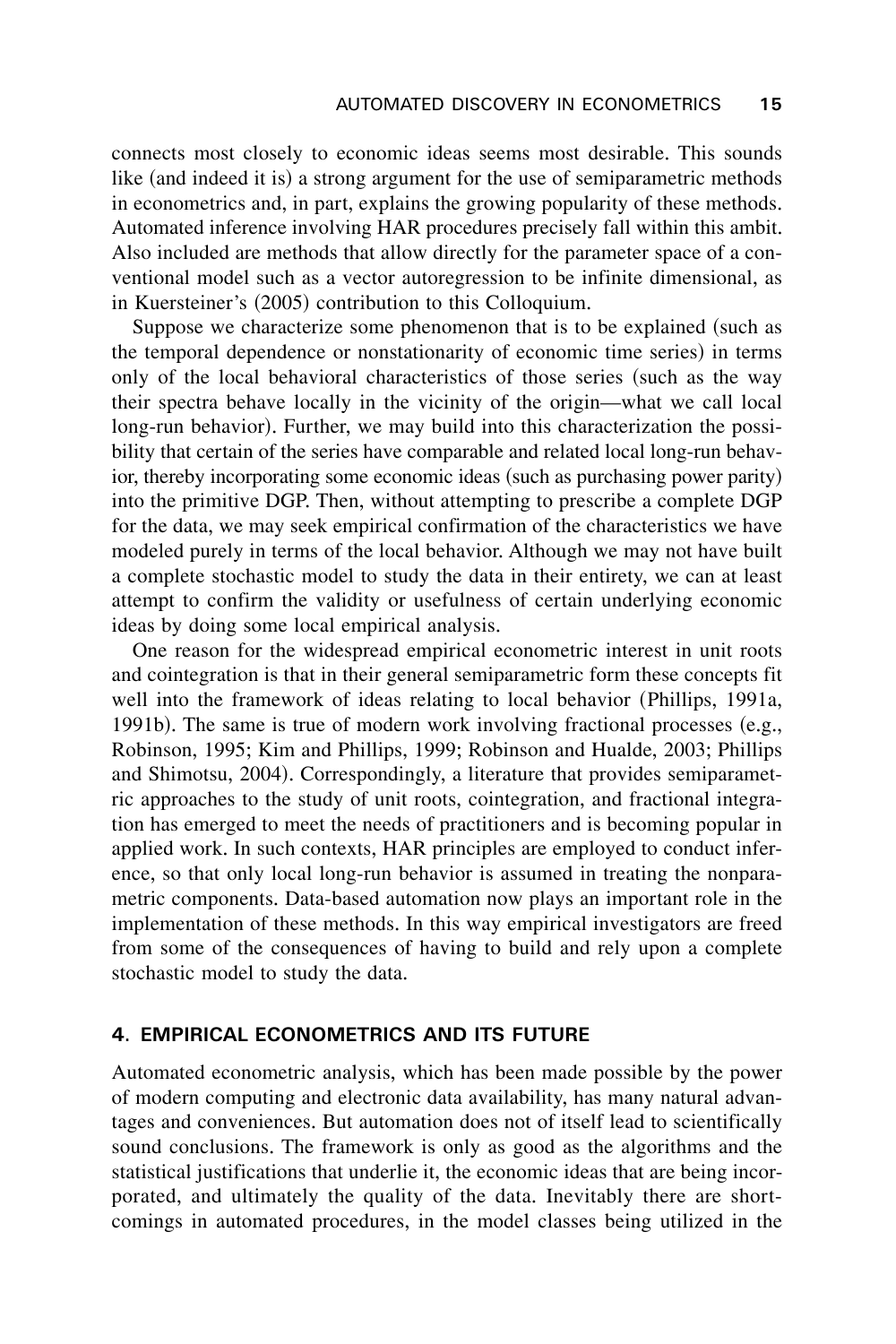analysis, and in the data being used, just as there are when the more conventional tradition of falsification of a single hypothesis at a time is implemented+

The present paper and those published in this Colloquium only touch the surface of some of these questions. Yet the fact that they are being discussed is itself important and indicates that the goals of econometrics are evolving just as our tools are changing. Right now, econometrics is in its infancy in considering this very wide class of problems in automated specification searches, model construction, validation, and inference+ Although consensus is unlikely in the consideration of the many methodological issues that arise in this process, increasing reliance on computerization and some degree of automation in estimation and inference seem certain to be part of the future of econometrics.

Many good empirical economists appear to believe that they "have a talent for taking a big pile of data, thinking economically about it, and sometimes making conclusions come out the other end" (Levitt, 2004). Let it also be said that computers have a truly indefatigable talent for a large part of this task collecting, processing, and analyzing data. Utilizing this talent is a pivotal strength of computer automation in econometrics. Our challenge in econometric theory in this emergent age of automated scientific discovery is to provide guidance mechanisms: automated mechanisms for incorporating economic thinking and methods for adapting for the imperfections and simplifications in that thinking into the empirical model construction process.

Recent experience with automated discovery algorithms in econometrics leads me to believe that these methods will play an important role in the future use of applied econometrics. I also believe that they offer our best current hope of reaching out with our methodology to the wide group of potential practitioners in society who are interested in economic and business forecasts and policy analysis but who are not part of our immediate community of econometrically well-trained professionals. Of course, automation means that such users may proceed without any real understanding of the manner in which critical choices (such as bandwidth or lag length selection) have been made in the practical implementation of the econometric software, not to mention the implication of these choices. But present empirical econometric practice reveals that such circumstances are already common in applied work by trained economists. Indeed, the practice is inevitable as econometric software options widen and allow users ready access to advanced procedures on a point and click basis.

No driver's license of econometric training is currently needed to implement packaged software. Users can implement procedures such as HAC estimates or the bootstrap while having little knowledge of what these procedures do or what their properties may be. Even less skill will be needed to use automated econometric methods in packaged form or online as they develop and mature. Such shortcomings are unavoidable. But they are matters that theorists who develop data-driven procedures can largely anticipate, and practitioners who write software packages can think about these matters in advance, implementing devices in software that forewarn or signal users about potential problems. The chal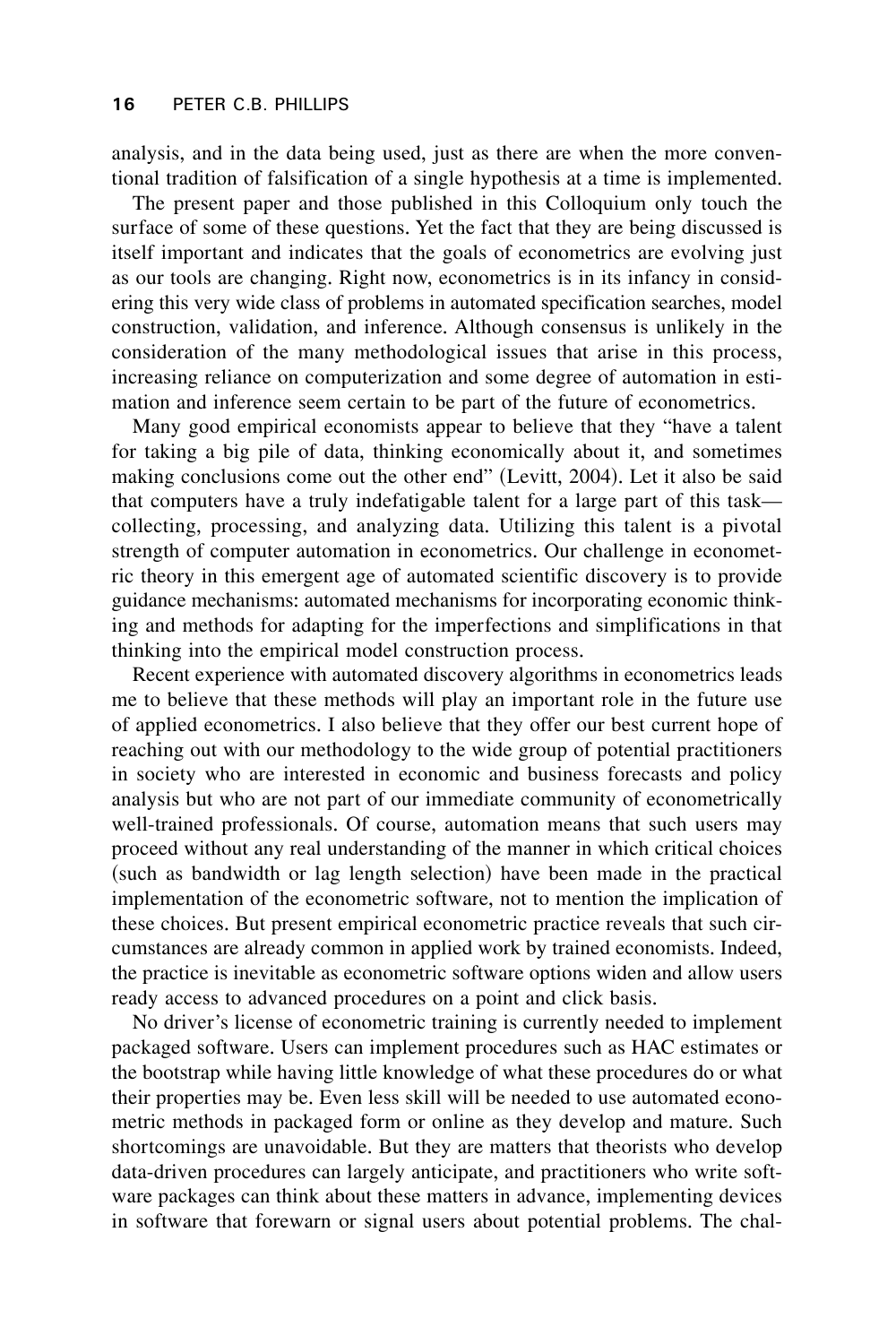lenges that are involved in these endeavors will keep the econometrics community busy at many different levels in the years ahead.

As we look forward to the next decade of research in econometrics, it is clear that changing computing technology will continue to play a large role in the evolution of econometrics. More important, technology now seems poised to advance the services that the discipline of econometrics can provide to society, and these services seem likely to be much more broadly based than in the past. In the second half of the last century, econometrics provided a practical mechanism by which relationships between economic variables could be evaluated, quantified, and used to assist in the formulation of economic policy and in the making of economic predictions. Much of the perceived practical benefit to society came through the econometrically informed advice given by economists to government (not all of it at the national level), business, and the financial industry. In recent years, econometric tools have been brought to bear in understanding microeconomic behavior, pricing policies, auctions, regulated markets, and the economic effects of social issues such as education policy, environmental pollution, crime, and deforestation, to name just a few.

Econometric methods and computer software have developed in part to meet the needs of this growing practical research agenda. As this has occurred, toolmakers have recognized the need for and inherent advantages in automation. We now have the technology that enables most econometric procedures to be performed online using remote servers that are dedicated to the task. Just as software packages brought econometrics to the desktop and laptop during the 1980s and 1990s, online econometrics now seems capable of bringing econometric methodology and data analysis to the vast community of Internet users.

The possibilities for automation in the implementation of econometric methods are already substantial, and they seem likely to grow enormously in the next decade as user needs increase, as computer technology advances further, and as our understanding of automated inference methods improves. None of us can anticipate the landscape on the road ahead for the discipline. But as econometrics makes its journey forward, increasing automation in econometric methodology seems likely to become a significant factor in its various practical and public manifestations. This new dimension of econometrics is something theorists must learn much more about. "I ran a million regressions" is no longer simply a wisecrack. It is a practical reality that we have to live with and understand.

#### *REFERENCES*

- Bai, J. & S. Ng (2001) Determining the number of factors in approximate factor models. *Econo*metrica 70, 191-223.
- Bauer, D. (2004) Subspace Algorithms. Mimeo, TU Wien.
- Bauer, D. (2005) Estimating linear dynamical systems using subspace methods. *Econometric Theory*  $(this issue).$
- Bauer, D. & M. Wagner (2002) Estimating cointegrated systems using subspace algorithms. *Jour*nal of Econometrics 111, 47-84.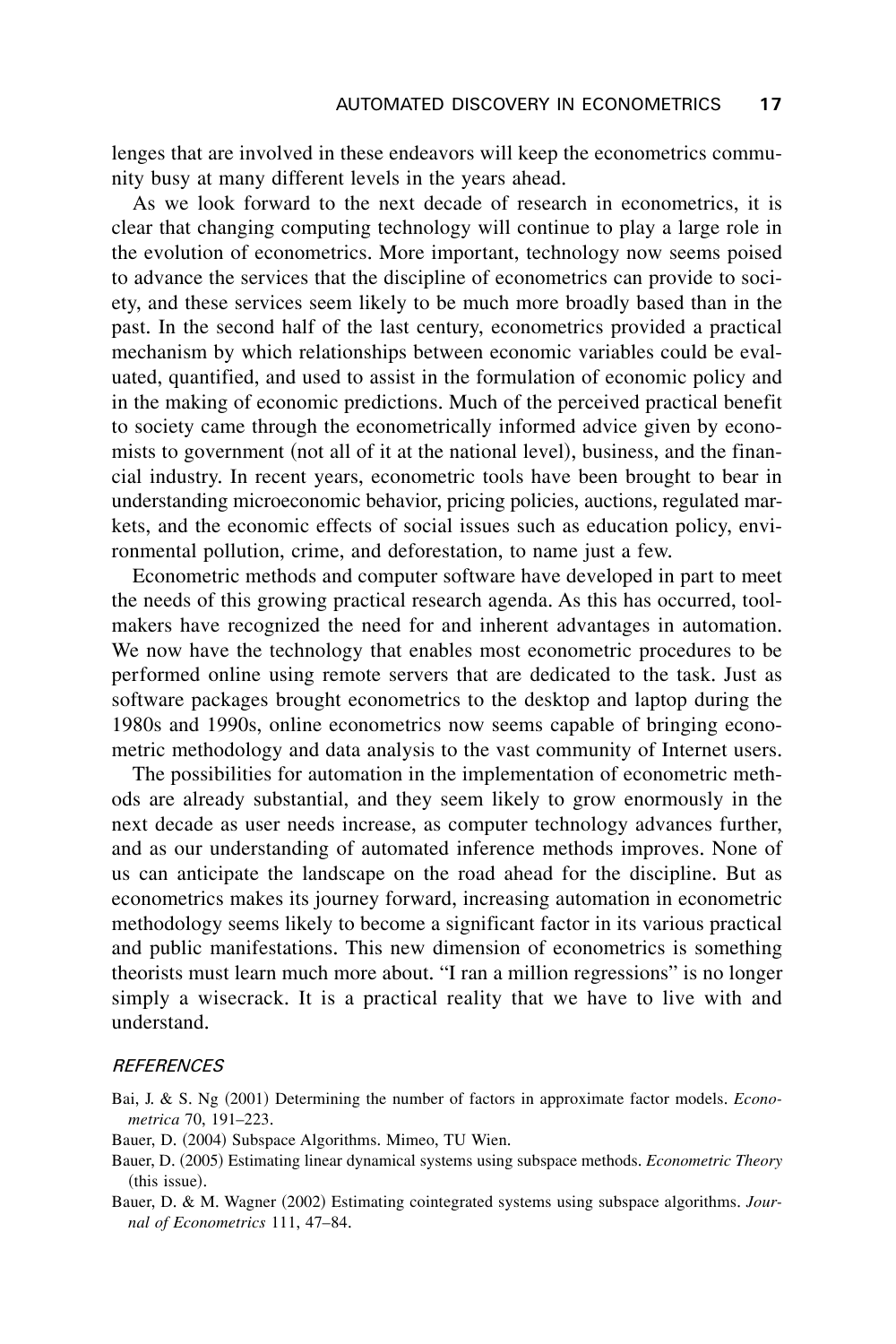#### **18** PETER C.B. PHILLIPS

- Bauer, D. & M. Wagner (2003) Canonical Form for Unit Root Processes in the State Space Framework. Mimeo, TU Wien.
- Cartwright, N. (1999) *The Dappled World: A Study of the Boundaries of Science*. Cambridge University Press.
- Chrystal, K.A. & P.D. Mizen  $(2001)$  Goodhart's law: Its origins, meaning and implications for monetary policy. In Paul Mizen (ed.), *Central Banking, Monetary Theory and Practice: Essays in Honour of Charles Goodhart*, vol. 1, pp. 221–243. Edward Elgar.
- Danilov, D.L. & J.R. Magnus (2004a) On the harm that ignoring pretesting can cause. *Journal of Econometrics* 122, 27-46.
- Danilov, D.L. & J.R. Magnus (2004b) Forecast accuracy after pretesting with an application to the stock market. *Journal of Forecasting* (forthcoming).
- Den Haan, W.J. & A. Levin  $(1997)$  A practitioner's guide to robust covariance matrix estimation. In G.S. Maddala & C.R. Rao (eds.), *Handbook of Statistics*, 15th ed., pp. 299–342. Elsevier.
- Driscoll, J.C. & A.C. Kraay (1998) Consistent covariance matrix estimation with spatially dependent panel data. *Review of Economics and Statistics* 80, 549–560.
- Duchesne, P. (2003) On Testing for Serial Correlation with a Wavelet-Based Spectral Density Estimator in Multivariate Time Series. Working paper, University of Montreal.
- Glymour, C. (2004) The automation of discovery. *Daedalus* (winter), 69–77.
- Goodhart, C.A.E. (1975) Monetary relationships: A view from Threadneedle Street. In *Papers in Monetary Economics*, vol. 1. Reserve Bank of Australia.
- Granger, C.J. & D.F. Hendry (2005) A dialogue concerning a new instrument for econometric modeling. *Econometric Theory* (this issue).
- Hansen, B.E. (2005) Challenges for econometric model selection. *Econometric Theory* (this issue).
- Hendry, D.F. (1995) *Dynamic Econometrics*. Oxford University Press.
- Hendry, D.F. & H.-M. Krolzig (1999) Improving on "Data mining reconsidered" by K.D. Hoover and S.J. Perez. *Econometrics Journal* 2, 41–58.
- Hendry, D.F. & H.-M. Krolzig (2001) *Automatic Econometric Model Selection*. Timberlake Consultants Press.
- Hendry, D.F. & H.-M. Krolzig  $(2002)$  New developments in automatic general-to-specific modelling. In B.P. Stigum (ed.), *Econometrics and the Philosophy of Economics*, pp. 379–419 (Chap. 16). MIT Press.
- Hendry, D.F. & M.S. Morgan (1995) Introduction. *The Foundations of Econometric Analysis*. Cambridge University Press.
- Hong, Y. (2001) Wavelet-Based Estimation for Heteroskedastic and Autocorrelation Consistent Variance-Covariance Matrices. Working paper, Cornell University.
- Hoover, K.D. (2005) Automatic inference of the contemporaneous causal order of a system of equations. *Econometric Theory* (this issue).
- Hoover, K.D. & S.J. Perez  $(1999)$  Data mining reconsidered: Encompassing and the general-tospecific approach to specification search. *Econometrics Journal* 2, 167–191.
- Jansson, M. (2004) On the error of rejection probability in simple autocorrelation robust tests. *Econometrica* 72, 937–946+
- Judge, G.G. & M.E. Bock (1978) The Statistical Implications of Pre-Test and Stein-Rule Estimators in Econometrics, North-Holland,
- Kabaila, P. (1995) The effect of model selection on confidence regions and prediction regions. *Econometric Theory* 11, 537–549+
- Kaboudan, M.A. (2000) Genetic programming prediction of stock prices. *Computational Economics* 16, 207–236.
- Keuzenkamp, H.A. (2000) *Probability, Econometrics and Truth.* Cambridge University Press.
- Kiefer, N.M. & T.J. Vogelsang (2002a) Heteroskedasticity-autocorrelation robust testing using bandwidth equal to sample size. *Econometric Theory* 18, 1350–1366.
- Kiefer, N.M. & T.J. Vogelsang (2002b) Heteroskedasticity-autocorrelation robust standard errors using the Bartlett kernel without truncation. *Econometrica* 70, 2093–2095.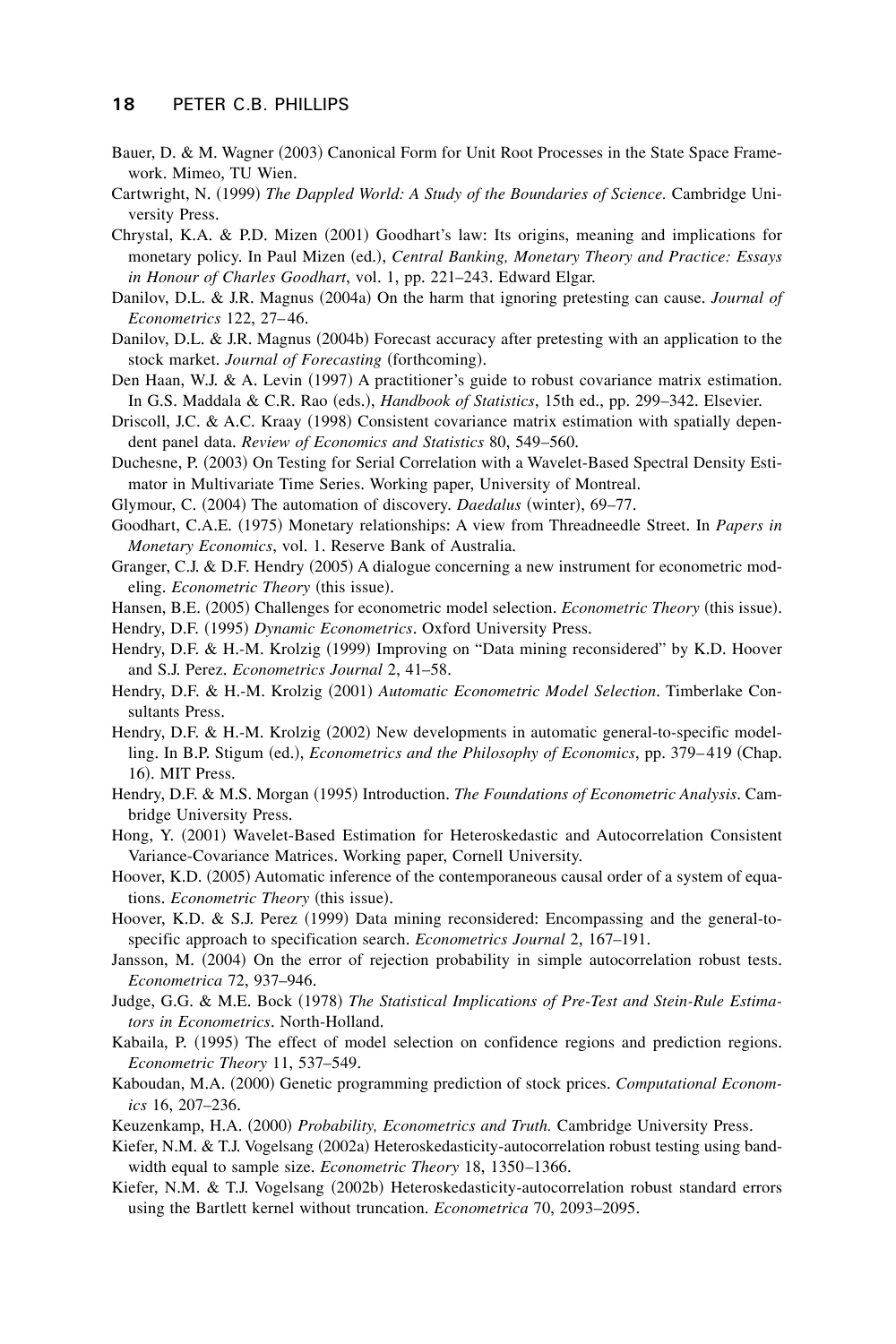- Kiefer, N.M., T.J. Vogelsang, & H. Bunzel (2000) Simple robust testing of regression hypotheses. *Econometrica,* 68, 695–714.
- Kim, C.-S. & P.C.B. Phillips (1999) Fully Modified Estimation of Fractional Cointegration Models. Working paper, Cowles Foundation, Yale University.
- Kuersteiner, G.M. (2005) Automatic inference for infinite order vector autoregressions. *Econometric Theory* (this issue).
- Leamer, E.E. (1978) *Specification Searches: Ad hoc Inferences with Nonexperimental Data*. Wiley.
- Lee, J. & Y. Hong  $(2001)$  Testing for serial correlation of unknown form using wavelet methods. *Econometric Theory* 17, 386-423.
- Lee, J.S. (1996) On the power of stationary tests using optimal bandwidth estimates. *Economics Letters* 51, 131–137+
- Leeb, H. & B.M. Pötscher (2003a) The finite sample distribution of post-model-selection estimators and uniform versus nonuniform approximations. *Econometric Theory* 19, 100–142.
- Leeb, H. & B.M. Pötscher (2003b) Can One Estimate the Conditional Distribution of Post Model Selection Estimators? Cowles Foundation Discussion paper 1444, Yale University+
- Leeb, H. & B.M. Pötscher (2005) Model selection and inference: Facts and fiction. *Econometric Theory* (this issue).
- Levitt, S. (2004) Interview: The really dismal scientist. *Wired Magazine* p. 56.
- Linton, O. (2005) Nonparametric inference for unbalanced time series data. *Econometric Theory* (this issue).
- Lucas, R.E. (1976) Econometric policy evaluation: A critique. In K. Brunner & A.H. Melzer (eds.), The Phillips Curve and Labor Markets. *Journal of Monetary Economics*, supplement, special issue, 1, 19-46.
- Malinvaud, E. (1966) The statistical methods of econometrics. North-Holland.
- Milev, J. (2004) Search for a Structural Specification of the Earnings-Returns Relation. Working paper, Yale University.
- Paruolo, P. (2005) Automated inference and the future of econometrics: A comment. *Econometric Theory* (this issue).
- Pearl, J. (2000) *Causality: Models, Reasoning and Inference*. Cambridge University Press.
- Perez-Amaral, T., G.M. Gallo,  $\&$  H. White  $(2005)$  A comparison of complementary automatic modeling methods: RETINA and PcGets. *Econometric Theory* (this issue).
- Pesaran, M.H. & A. Timmermann (1995) The robustness and economic significance of predictability of stock returns. *Journal of Finance* 50, 1201–1228.
- Pesaran, M.H. & A. Timmermann (2000) A recursive modeling approach to predicting UK stock returns. *Economic Journal* 110, 159-191.
- Pesaran, M.H. & A. Timmermann (2005) Real time econometrics. *Econometric Theory* (this issue).
- Phillips, P.C.B. (1991a) Optimal inference in cointegrated systems. *Econometrica* 59, 283–306.
- Phillips, P.C.B. (1991b) Spectral regression for cointegrated time series. In W. Barnett, J. Powell, & G. Tauchen (eds.), *Nonparametric and Semiparametric Methods in Economics and Statistics*, pp. 413–435. Cambridge University Press.
- Phillips, P.C.B. (1992) Bayes Methods for Trending Multiple Time Series with an Empirical Application to the US Economy. Cowles Foundation Discussion paper 1025.
- Phillips, P.C.B. (1995a) Automated forecasts of Asia-Pacific economic activity. *Asia-Pacific Economic Review* 1, 92–102+
- Phillips, P.C.B. (1995b) Bayesian model selection and prediction with empirical applications. *Jour*nal of Econometrics 69, 289-331.
- Phillips, P.C.B. (1996) Econometric model determination. *Econometrica* 64, 763–812.
- Phillips, P.C.B. (1998a) Impulse response and forecast error variance asymptotics in nonstationary VARs. *Journal of Econometrics* 83, 21–56.
- Phillips, P.C.B. (1998b) Econometric analysis of nonstationary data. *IMF Lectures*, Cowles Foundation for Research in Economics.
- Phillips, P.C.B. (2003) Laws and limits of econometrics. *Economic Journal* 113, C26–C52.